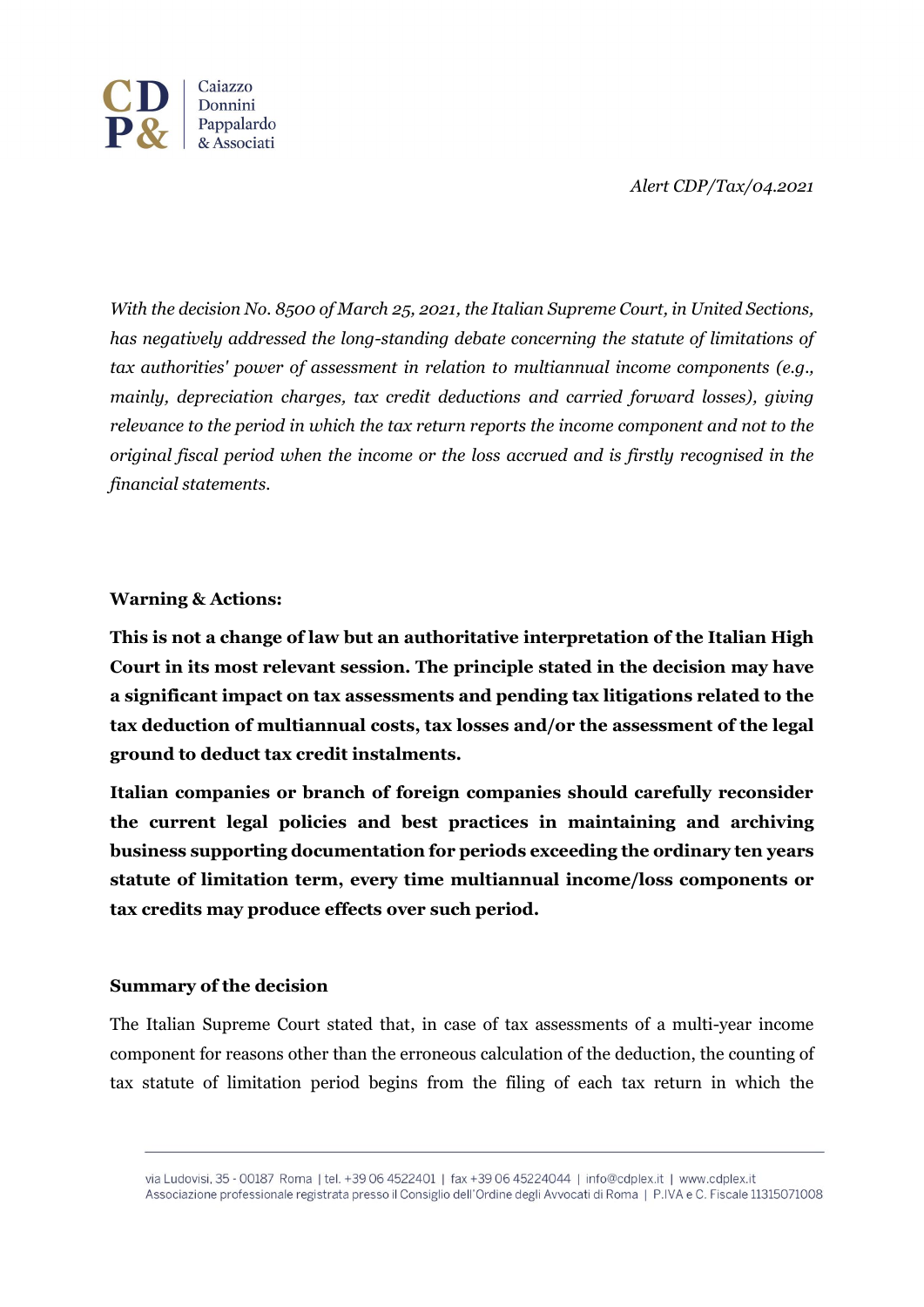

multiannual income component is reported and not from the filing of the original tax return where that component accrued or was recognised for the first time in the financial statement.

This conclusion is based on the principle of autonomy of each tax period. In particular, the Supreme Court clarified that the income tax calculation rules justify the power of assessment of the tax authorities, which should assess any income component, regardless of its annual or multiannual nature, in order to avoid any form of discrimination between the two types of income components. Accordingly, tax authorities may assess, on a yearly basis, the incorrect deduction of multiannual costs. Indeed, as noted by the Supreme Court, the expiry of statute of limitation of assessment of the tax period in which the multiannual income is firstly reported in the tax return, does not prevent tax authorities from issuing a tax assessment relevant to the following tax returns including an instalment of the same multiannual income, cost or tax credit component.

## **Conclusions**

The principle expressed in the decision at stake is very significant since all tax returns include multiannual income, costs or tax credit components generated in previous fiscal periods. For instance, the depreciation of immovable assets may take up to 30 fiscal periods, goodwill arising from M&A transactions may be depreciated up to 18/20 years, tax credits on qualified investments must be deducted in 10 year instalments, tax losses can be carried forward indefinitely and many other income components could find their original event and tax reporting at a time more remote than the tax statutory limitation period of 5 years or the 10 years ordinary limitation pursuant to Art. 2946 Civ. Cod..

This implies that the Company should be able, in case of future or pending tax assessments on the legitimate deduction of a multiannual income component, to provide evidence of the existence, relevance and amount of these expenses or investments, keeping in its digital or physical archives all the relevant supporting documentation and their related company' books and ledgers for a period much longer than the ten-year statute of limitation period.

The Supreme Court replies to this legitimate objection pointing out that the bookkeeping regime should be compliant with and instrumental to the tax assessment provisions and not vice versa.